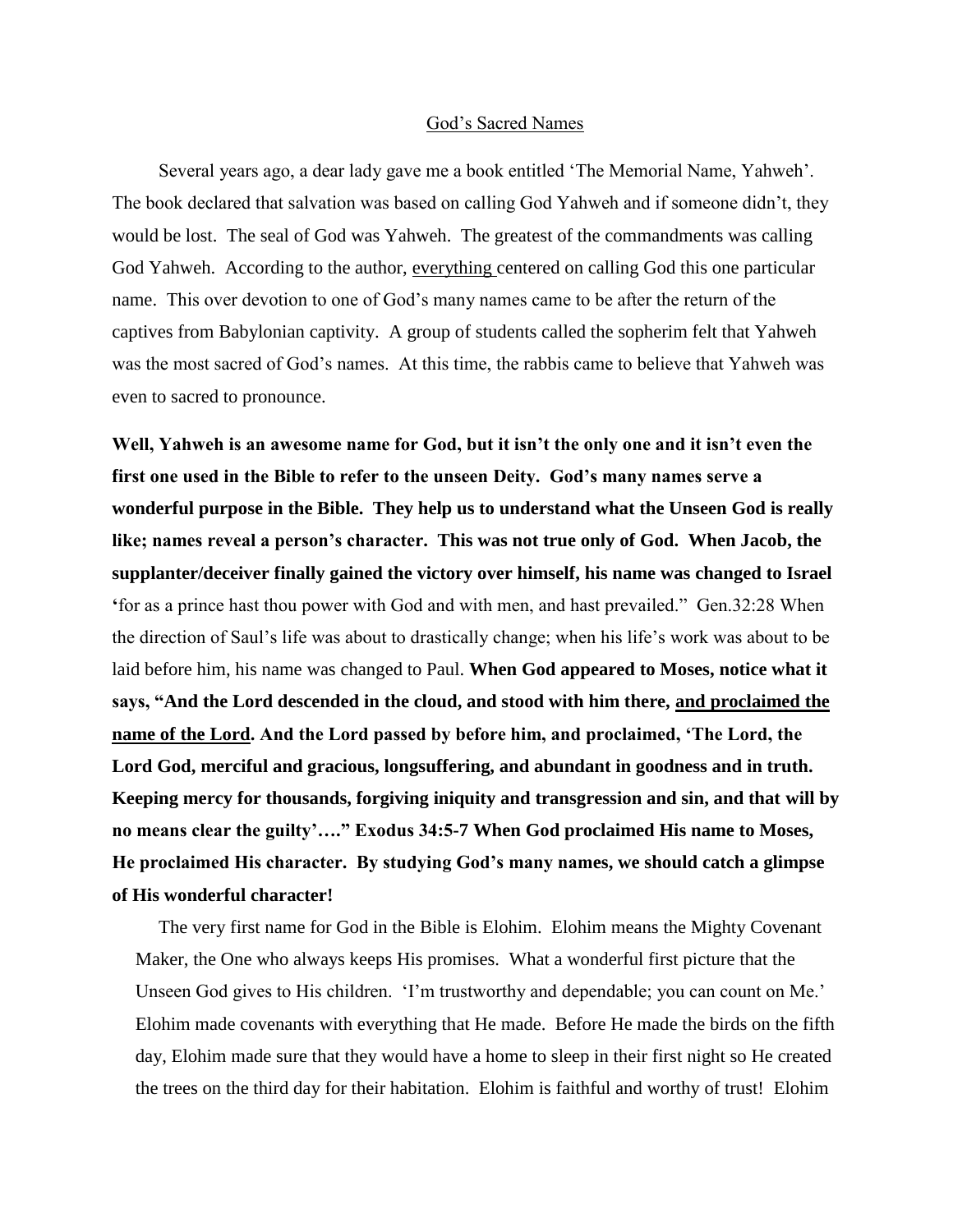is always encouraging us to look to Him because He will take care of us. "Look unto me, and be ye saved, all the ends of the earth: for I *am* God (Elohim), and *there is* none else. I have sworn by myself, the word is gone out of my mouth *in* righteousness, and shall not return, That unto me every knee shall bow, every tongue shall swear. Surely, shall *one* say, in the LORD (Yahweh) have I righteousness and strength." Isaiah 45:22-24 Throughout the Old Testament, Elohim is translated in the KJV as 'God'. Elohim is also plural. This leaves one with the idea that there is more than one being in the Godhead. As the Bible unfolds, it becomes very clear that there are actually three Persons in the Godhead; the Father, Son, and Holy Spirit.

 The second name for God in the Old Testament is Yahweh. The King James translates it as 'LORD'. Whenever God introduces a new name for Himself, He always attaches it to a previous name so that the reader recognizes that He is the same God! Yahweh means' the One that is, the Supreme, Sovereign of the universe.' He is the eternal One, the Judge of all the earth. Probably the best phrase to describe Yahweh is found in Ex. 3 with Moses at the burning bush. ["And Moses said unto God, Behold,](http://www.kingjamesbibleonline.org/Exodus-3-13/) *when* I come unto the children of Israel, [and shall say unto them, The God of your fathers hath sent me unto you; and they shall say to](http://www.kingjamesbibleonline.org/Exodus-3-13/)  me, What *is* his name? What [shall I say unto them?](http://www.kingjamesbibleonline.org/Exodus-3-13/) [And God said unto Moses,](http://www.kingjamesbibleonline.org/Exodus-3-14/) **I AM THAT I [AM](http://www.kingjamesbibleonline.org/Exodus-3-14/)**:" Ex. 3:13, 14 Yahweh is the consummate Being, the One who is!

 When Yahweh is introduced in Genesis 2, we find Him seeing/judging need and then going about to meet that need. There was no rain falling, so Yahweh sent a mist to take care of the need. (Genesis 2:5, 6) There was no one to take care of the garden, so Yahweh made a man to watch over it. (Genesis 2:8) Finally, all the creatures had mates, but the man did not. Yahweh saw the need and provided a woman for him. (Genesis 2:21, 22) Yahweh sees our needs and takes care of them!!!

 Another name for God that we find in the Old Testament is El Roi. It is first recorded in Genesis 16 with the story of Hagar. When Hagar and Sarai had their battle over supremacy in their home, and Sarai dealt with Hagar, she fled not knowing where she went. She felt no one cared, but Someone was and loved her! "And the angel of the LORD said unto her, Behold, thou *art* with child, and shalt bear a son, and shalt call his name Ishmael; because the LORD hath heard thy affliction… And she called the name of the LORD that spake unto her, **Thou**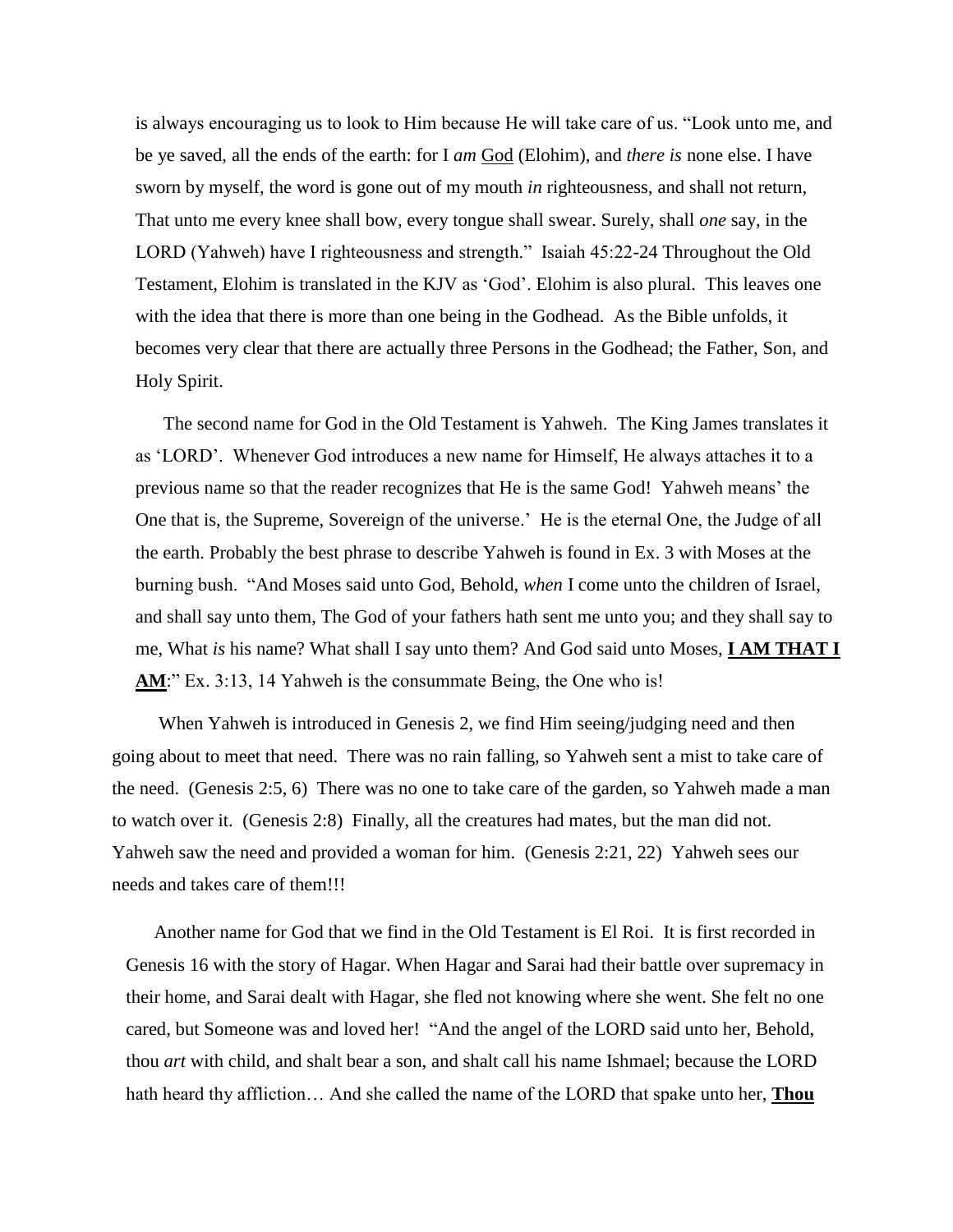**God seest me**: for she said, Have I also here looked after him that seeth me? Wherefore the well was called **Beerlahairoi**; behold, *it is* between Kadesh and Bered." Gen. 16:11-14 When everyone else isn't looking, El Roi is looking out for His children. When no one else cares, El Roi sees and is there to comfort His children. Beautiful, beautiful name!

 Another name that so beautifully portrays the grandeur of God is the name El Shaddai. El Shaddai has as its base the Hebrew word shad. Shad denotes a mother's breast! From Leslie Hardinge's book, "His Name is Wonderful", "This idea of almightiness, illustrated by a mother's breasts, is colored by her unique relationship to her infant… The mother loves her newborn because he is totally helpless, completely dependent and utterly vulnerable, and so she continues to give him everything she has and seeks to anticipate all his needs... She is able to provide his mental, physical, psychological, emotional, and social needs at her breasts." Pg.56&57 El Shaddai first appears when Abram and Sarai have given up all hope for a child of their own. El Shaddai comes to provide their desperate need in their helpless situation. El Shaddai is translated in the KJV as 'Almighty'. It is truly a wonderful study to watch Jacob/Israel as he flees from home,(Genesis 28:3) watches his boys commit heinous crimes,(Genesis 35:11) must send his only remaining son by Rachel to Egypt,( Genesis 43:14)and then in his final benediction says that El Shaddai has been with him the whole way.(Genesis 48:3) Over half the times El Shaddai is mentioned in the Old Testament can be found in the book of Job!

 Sometimes God's names are combined together. One powerful name is Yahweh Sabbaoth. This name is translated in the KJV as LORD of hosts. It means the Sovereign Commander of the armies of the universe. This name illustrates the idea that one person with God is a majority! Hannah first invoked Yahweh Sabbaoth to give her a child and defeat her nemesis. (1Sam. 1:11) Zerrubabel asked that Yahweh Sabbaoth would defeat Israel's enemies and help rebuild the temple. (Zech 4:6, 7) The shepherd soldier told Goliath he didn't have a chance against Yahweh Sabbaoth. (1Samuel 17:45) Martin Luther sang that Yahweh Sabbaoth would carry the Reformation on His shoulders and halt the march of the Holy Roman Empire and Charles V. That name is in 'A Mighty Fortress is our God'. Under the power of the Latter Rain, Ellen White promised the aid of Yahweh Sabbaoth to God's humble followers! (DA, pg. 352)

God's many names teach us of the Unseen who still watches over His children!